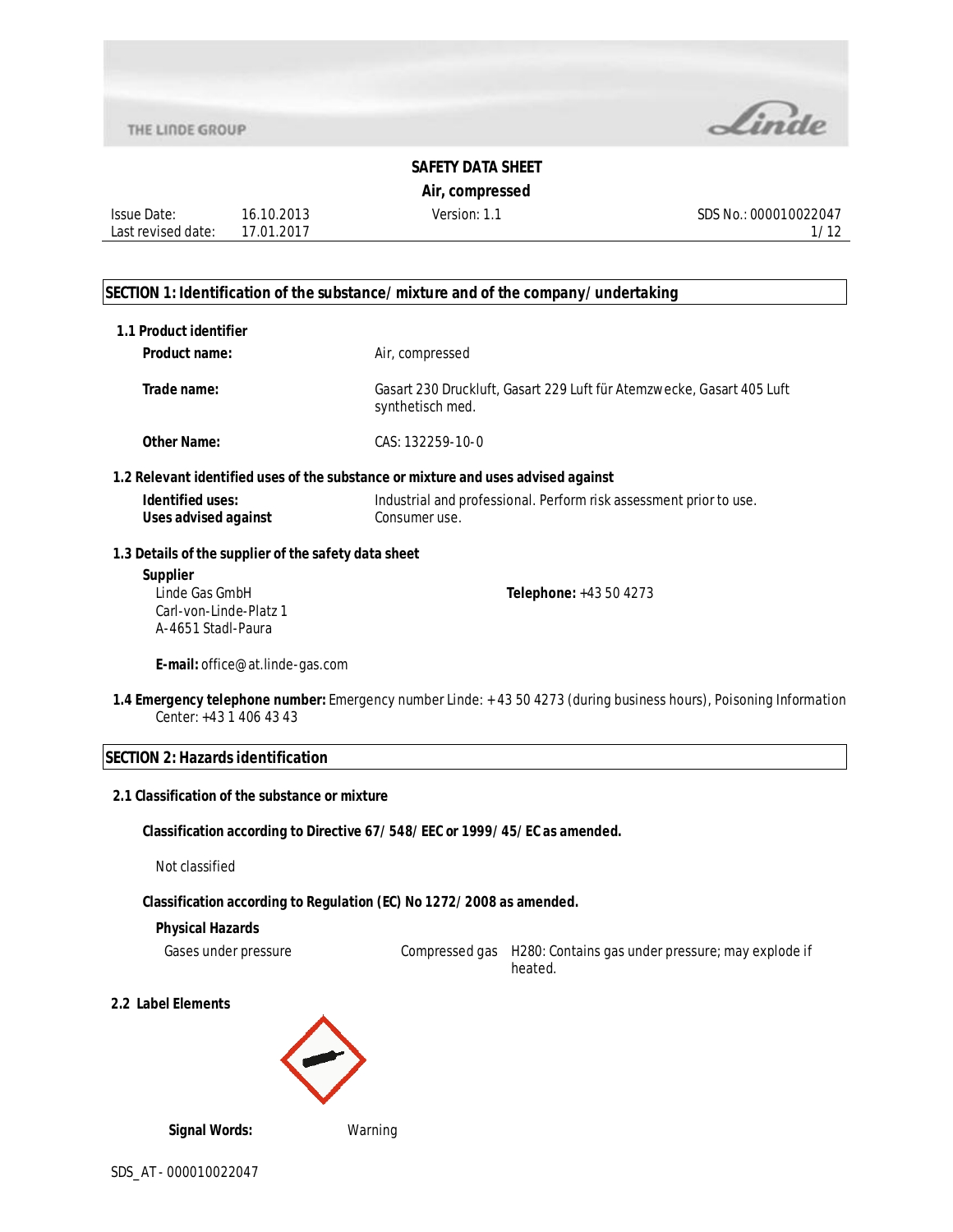

### **SAFETY DATA SHEET**

#### **Air, compressed**

Issue Date: Last revised date: 16.10.2013 17.01.2017 Version: 1.1 SDS No.: 000010022047 2/12 Hazard Statement(s): H280: Contains gas under pressure; may explode if heated. **Precautionary Statement Prevention:** None. **Response:** None. **Storage:** P403: Store in a well-ventilated place. **Disposal:** None. **2.3 Other hazards:** None.

#### **SECTION 3: Composition/information on ingredients**

#### **3.2 Mixtures**

| <b>Chemical name</b> | Chemical<br>formula | <b>Concentration</b> | <b>CAS-No.</b> | EC No.    | <b>REACH Registration</b><br>No.                                                                      | <b>Notes</b> |
|----------------------|---------------------|----------------------|----------------|-----------|-------------------------------------------------------------------------------------------------------|--------------|
| Nitrogen             | N <sub>2</sub>      | 79%                  | 7727-37-9      | 231-783-9 | Listed in Annex IV/V<br>of Regulation (EC) No<br>1907/2006 (REACH),<br>exempted from<br>registration. |              |
| Oxygen               | 02                  | 21%                  | 7782-44-7      | 231-956-9 | Listed in Annex IV/V<br>of Regulation (EC) No<br>1907/2006 (REACH),<br>exempted from<br>registration. |              |

The concentrations of the components in the SDS header, product name on page one and in section 3.2 are in mol due to regulatory requirements. All concentrations are nominal.

# # This substance has workplace exposure limit(s).

PBT: persistent, bioaccumulative and toxic substance.

vPvB: very persistent and very bioaccumulative substance.

#### **Classification**

| <b>Chemical name</b> | <b>Classification</b> |                                                | <b>Notes</b> |
|----------------------|-----------------------|------------------------------------------------|--------------|
| Nitrogen             | DSD:                  | none                                           |              |
|                      | CLP:                  | Press. Gas Compr. Gas; H280                    |              |
| Oxygen               | DSD:<br>$0:$ R8       |                                                |              |
|                      | CLP:                  | Press. Gas Compr. Gas; H280, Oxid. Gas 1; H270 |              |

DSD: Directive 67/548/EEC.

CLP: Regulation No. 1272/2008.

The full text for all R-phrases and H-statements is displayed in section 16.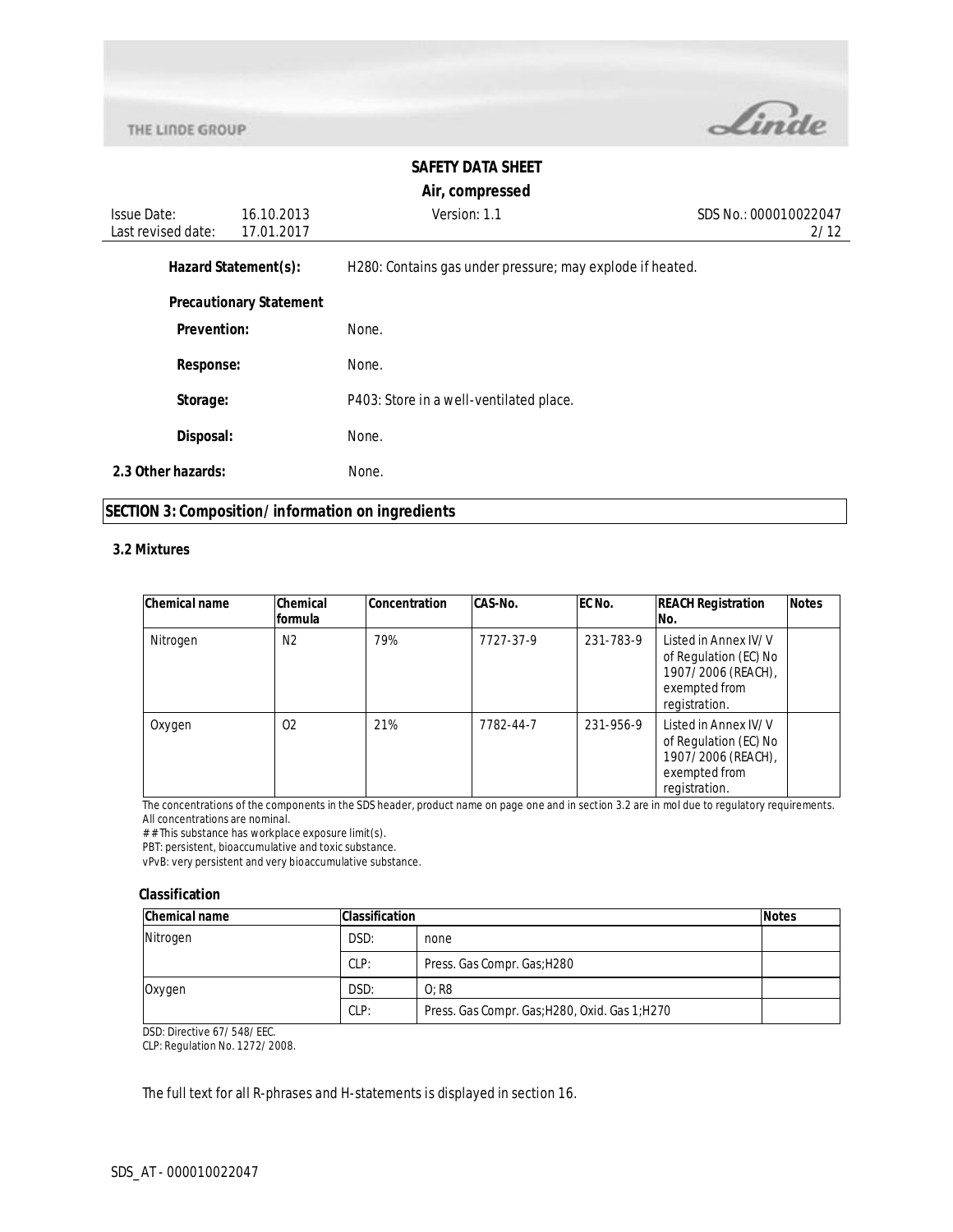Issue Date:



# **SAFETY DATA SHEET**

**Air, compressed**

Version: 1.1 SDS No.: 000010022047 3/12

# **SECTION 4: First aid measures**

Last revised date: 17.01.2017

16.10.2013

| General:                                                               | Adverse effects not expected from this product.                                                      |  |
|------------------------------------------------------------------------|------------------------------------------------------------------------------------------------------|--|
| 4.1 Description of first aid measures                                  |                                                                                                      |  |
| Inhalation:                                                            | Adverse effects not expected from this product.                                                      |  |
| Eye contact:                                                           | Adverse effects not expected from this product.                                                      |  |
| <b>Skin Contact:</b>                                                   | Adverse effects not expected from this product.                                                      |  |
| Ingestion:                                                             | Ingestion is not considered a potential route of exposure.                                           |  |
| 4.2 Most important symptoms and<br>effects, both acute and<br>delayed: | None.                                                                                                |  |
|                                                                        | 4.3 Indication of any immediate medical attention and special treatment needed                       |  |
| Hazards:                                                               | None.                                                                                                |  |
| Treatment:                                                             | None.                                                                                                |  |
| <b>SECTION 5: Firefighting measures</b>                                |                                                                                                      |  |
| <b>General Fire Hazards:</b>                                           | Heat may cause the containers to explode.                                                            |  |
| 5.1 Extinguishing media                                                |                                                                                                      |  |
| Suitable extinguishing media:                                          | Material will not burn. In case of fire in the surroundings: use appropriate<br>extinguishing agent. |  |
| Unsuitable extinguishing<br>media:                                     | None.                                                                                                |  |
| 5.2 Special hazards arising from the<br>substance or mixture:          | Supports combustion.                                                                                 |  |
| <b>Hazardous Combustion Products:</b>                                  | None.                                                                                                |  |
| 5.3 Advice for firefighters                                            |                                                                                                      |  |
| <b>Special fire fighting</b><br>procedures:                            | In case of fire: Stop leak if safe to do so. Continue water spray from protected                     |  |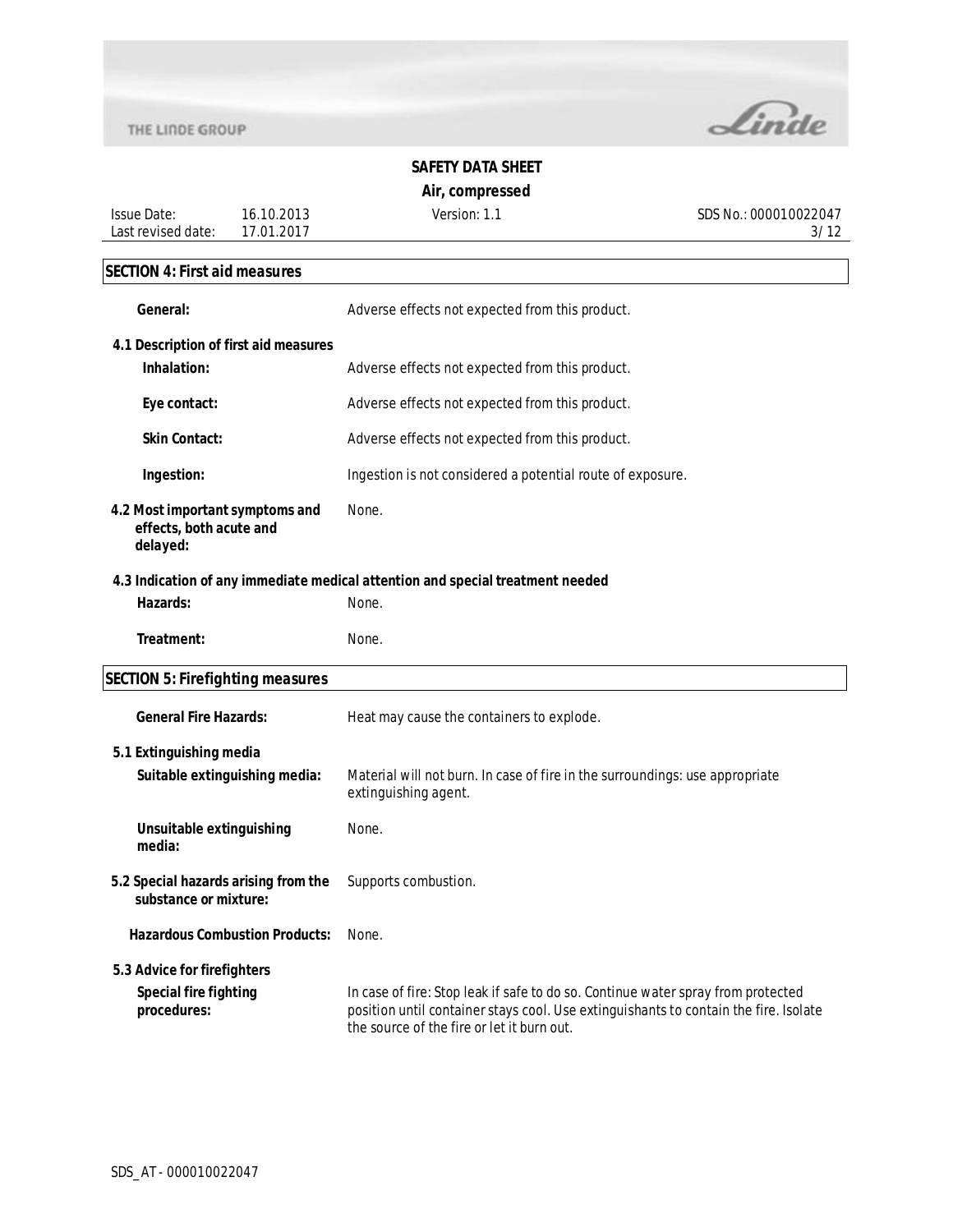

# **SAFETY DATA SHEET**

### **Air, compressed**

| <b>Issue Date:</b><br>Last revised date:                                       | 16.10.2013<br>17.01.2017 | Version: 1.1                                                                                                                                                                                                                                                                                                                                                                                                                                                                                                                                                                                                                      | SDS No.: 000010022047<br>4/12 |
|--------------------------------------------------------------------------------|--------------------------|-----------------------------------------------------------------------------------------------------------------------------------------------------------------------------------------------------------------------------------------------------------------------------------------------------------------------------------------------------------------------------------------------------------------------------------------------------------------------------------------------------------------------------------------------------------------------------------------------------------------------------------|-------------------------------|
| Special protective equipment<br>for fire-fighters:                             |                          | Firefighters must use standard protective equipment including flame retardant<br>coat, helmet with face shield, gloves, rubber boots, and in enclosed spaces, SCBA.<br>Guideline: EN 469 Protective clothing for firefighters. Performance requirements<br>for protective clothing for firefighting. EN 15090 Footwear for firefighters. EN 659<br>Protective gloves for firefighters. EN 443 Helmets for fire fighting in buildings and<br>other structures. EN 137 Respiratory protective devices - Self-contained open-<br>circuit compressed air breathing apparatus with full face mask - Requirements,<br>testing, marking. |                               |
| <b>SECTION 6: Accidental release measures</b>                                  |                          |                                                                                                                                                                                                                                                                                                                                                                                                                                                                                                                                                                                                                                   |                               |
| 6.1 Personal precautions,<br>protective equipment and<br>emergency procedures: |                          | None.                                                                                                                                                                                                                                                                                                                                                                                                                                                                                                                                                                                                                             |                               |
| 6.2 Environmental Precautions:                                                 |                          | Prevent further leakage or spillage if safe to do so.                                                                                                                                                                                                                                                                                                                                                                                                                                                                                                                                                                             |                               |
| 6.3 Methods and material for                                                   |                          | Provide adequate ventilation.                                                                                                                                                                                                                                                                                                                                                                                                                                                                                                                                                                                                     |                               |

**6.4 Reference to other sections:** Refer to sections 8 and 13.

**containment and cleaning up:**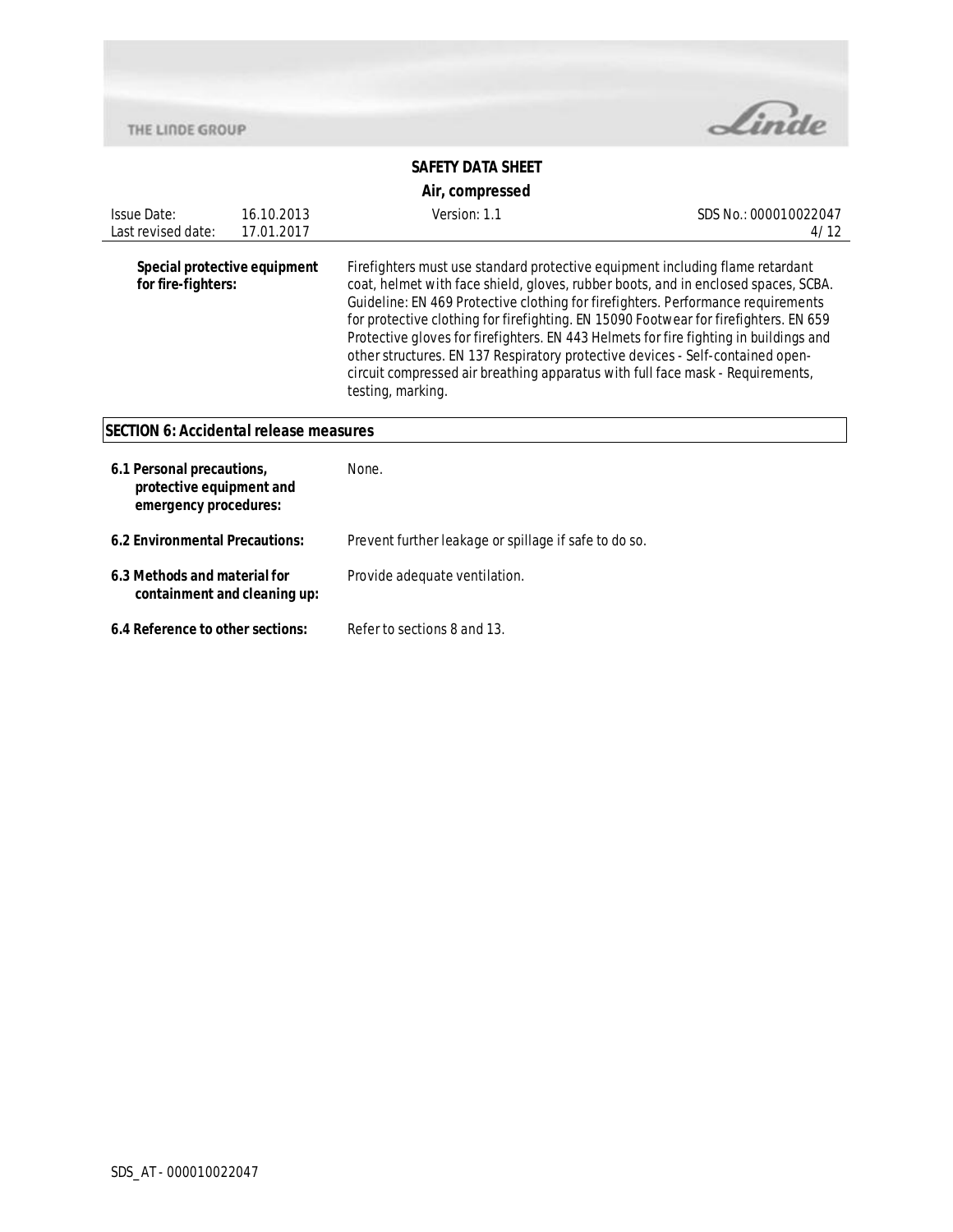

Issue Date: Last revised date:



# **SAFETY DATA SHEET**

**Air, compressed**

Version: 1.1 SDS No.: 000010022047 5/12

#### **SECTION 7: Handling and storage:**

16.10.2013 17.01.2017

| pressure. Use only properly specified equipment which is suitable for this product,<br>its supply pressure and temperature. Refer to supplier's handling instructions. The<br>substance must be handled in accordance with good industrial hygiene and safety<br>procedures. Protect containers from physical damage; do not drag, roll, slide or<br>drop. Do not remove or deface labels provided by the supplier for the<br>identification of the container contents. When moving containers, even for short<br>distances, use appropriate equipment eg. trolley, hand truck, fork truck etc.<br>Secure cylinders in an upright position at all times, close all valves when not in<br>use. Provide adequate ventilation. Suck back of water into the container must be<br>prevented. Do not allow backfeed into the container. Avoid suckback of water,<br>acid and alkalis. Keep container below 50°C in a well ventilated place. Observe all<br>regulations and local requirements regarding storage of containers. When using<br>do not eat, drink or smoke. Store in accordance with<br>local/regional/national/international regulations. Never use direct flame or<br>electrical heating devices to raise the pressure of a container. Leave valve<br>protection caps in place until the container has been secured against either a wall<br>or bench or placed in a container stand and is ready for use. Damaged valves |
|------------------------------------------------------------------------------------------------------------------------------------------------------------------------------------------------------------------------------------------------------------------------------------------------------------------------------------------------------------------------------------------------------------------------------------------------------------------------------------------------------------------------------------------------------------------------------------------------------------------------------------------------------------------------------------------------------------------------------------------------------------------------------------------------------------------------------------------------------------------------------------------------------------------------------------------------------------------------------------------------------------------------------------------------------------------------------------------------------------------------------------------------------------------------------------------------------------------------------------------------------------------------------------------------------------------------------------------------------------------------------------------------------------------------------------|
| should be reported immediately to the supplier Close container valve after each<br>use and when empty, even if still connected to equipment. Never attempt to<br>repair or modify container valves or safety relief devices. Replace valve outlet<br>caps or plugs and container caps where supplied as soon as container is<br>disconnected from equipment. Keep container valve outlets clean and free from<br>contaminates particularly oil and water. If user experiences any difficulty<br>operating container valve discontinue use and contact supplier. Never attempt to<br>transfer gases from one container to another. Container valve guards or caps                                                                                                                                                                                                                                                                                                                                                                                                                                                                                                                                                                                                                                                                                                                                                                   |
| Containers should not be stored in conditions likely to encourage corrosion. Stored<br>containers should be periodically checked for general conditions and leakage.<br>Container valve guards or caps should be in place. Store containers in location free<br>from fire risk and away from sources of heat and ignition. Keep away from                                                                                                                                                                                                                                                                                                                                                                                                                                                                                                                                                                                                                                                                                                                                                                                                                                                                                                                                                                                                                                                                                          |
|                                                                                                                                                                                                                                                                                                                                                                                                                                                                                                                                                                                                                                                                                                                                                                                                                                                                                                                                                                                                                                                                                                                                                                                                                                                                                                                                                                                                                                    |
|                                                                                                                                                                                                                                                                                                                                                                                                                                                                                                                                                                                                                                                                                                                                                                                                                                                                                                                                                                                                                                                                                                                                                                                                                                                                                                                                                                                                                                    |

#### **8.1 Control Parameters**

**Occupational Exposure Limits**

None of the components have assigned exposure limits.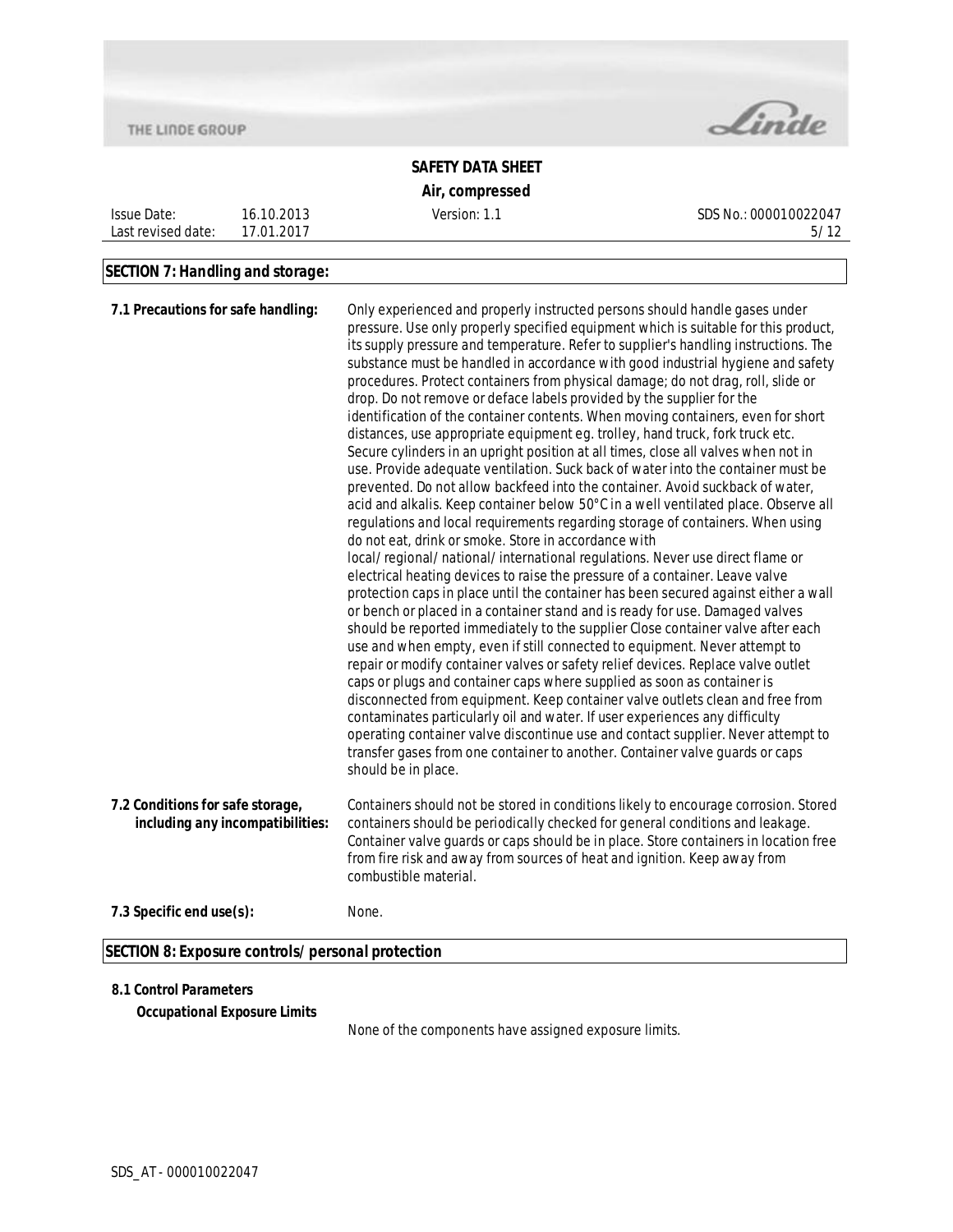

### **SAFETY DATA SHEET Air, compressed**

| <b>Issue Date:</b><br>Last revised date:          | 16.10.2013<br>17.01.2017 | Version: 1.1                                                                                                                                                                                                                                                                                                                                                                                                                                         | SDS No.: 000010022047<br>6/12 |  |
|---------------------------------------------------|--------------------------|------------------------------------------------------------------------------------------------------------------------------------------------------------------------------------------------------------------------------------------------------------------------------------------------------------------------------------------------------------------------------------------------------------------------------------------------------|-------------------------------|--|
| 8.2 Exposure controls                             |                          |                                                                                                                                                                                                                                                                                                                                                                                                                                                      |                               |  |
| Appropriate engineering<br>controls:              |                          | Consider a work permit system e.g. for maintenance activities. Ensure adequate<br>air ventilation. Provide adequate ventilation, including appropriate local<br>extraction, to ensure that the defined occupational exposure limit is not<br>exceeded. Systems under pressure should be regularly checked for leakages.<br>Preferably use permanent leak tight connections (eg. welded pipes). Do not eat,<br>drink or smoke when using the product. |                               |  |
|                                                   |                          | Individual protection measures, such as personal protective equipment                                                                                                                                                                                                                                                                                                                                                                                |                               |  |
| <b>General information:</b>                       |                          | A risk assessment should be conducted and documented in each work area to<br>assess the risks related to the use of the product and to select the PPE that<br>matches the relevant risk. The following recommendations should be considered.<br>Personal protective equipment for the body should be selected based on the task<br>being performed and the risks involved.                                                                           |                               |  |
| Eye/face protection:                              |                          | Wear eye protection to EN 166 when using gases.<br>Guideline: EN 166 Personal Eye Protection.                                                                                                                                                                                                                                                                                                                                                        |                               |  |
| <b>Skin protection</b><br><b>Hand Protection:</b> |                          | Wear working gloves while handling containers<br>Guideline: EN 388 Protective gloves against mechanical risks.                                                                                                                                                                                                                                                                                                                                       |                               |  |
| <b>Body protection:</b>                           |                          | No special precautions.                                                                                                                                                                                                                                                                                                                                                                                                                              |                               |  |
| Other:                                            |                          | Wear safety shoes while handling containers<br>Guideline: ISO 20345 Personal protective equipment - Safety footwear.                                                                                                                                                                                                                                                                                                                                 |                               |  |
| <b>Respiratory Protection:</b>                    |                          | Not required.                                                                                                                                                                                                                                                                                                                                                                                                                                        |                               |  |
| <b>Thermal hazards:</b>                           |                          | No precautionary measures are necessary.                                                                                                                                                                                                                                                                                                                                                                                                             |                               |  |
| Hygiene measures:                                 |                          | Specific risk management measures are not required beyond good industrial<br>hygiene and safety procedures. Do not eat, drink or smoke when using the<br>product.                                                                                                                                                                                                                                                                                    |                               |  |
| <b>Environmental exposure</b><br>controls:        |                          | For waste disposal, see section 13 of the SDS.                                                                                                                                                                                                                                                                                                                                                                                                       |                               |  |

### **SECTION 9: Physical and chemical properties**

### **9.1 Information on basic physical and chemical properties**

| Appearance             |                                                          |
|------------------------|----------------------------------------------------------|
| <b>Physical state:</b> | Gas                                                      |
| Form:                  | Compressed gas                                           |
| Color:                 | N <sub>2</sub> : Colorless<br>O <sub>2</sub> : Colorless |
| Odor:                  | N <sub>2</sub> : Odorless gas<br>02: Odorless            |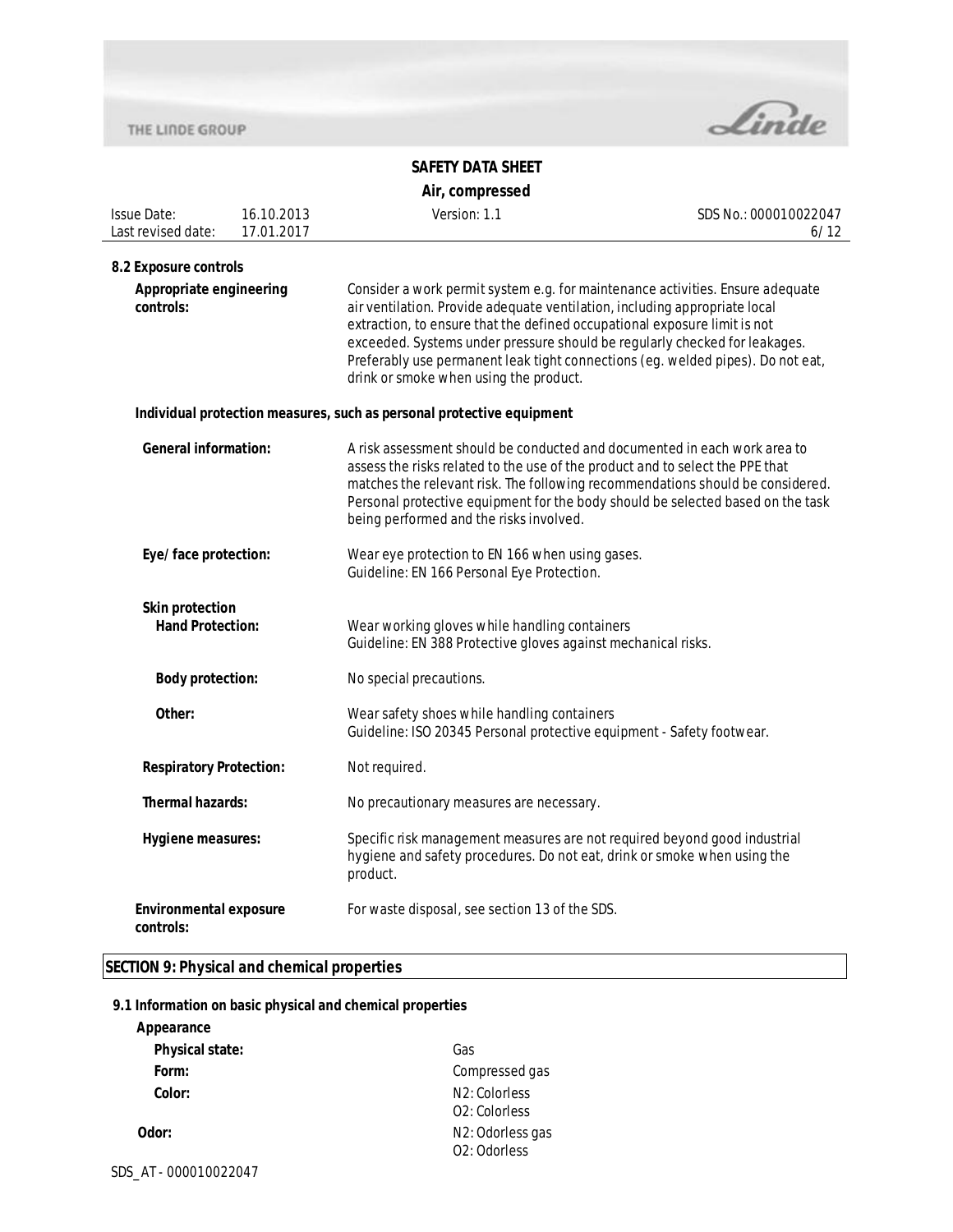

# **SAFETY DATA SHEET Air, compressed**

| Issue Date:        | 16.10.2013     | Version: 1.1 | SDS No.: 000010022047 |
|--------------------|----------------|--------------|-----------------------|
| Last revised date: | .2017<br>17 N1 |              | 110                   |
|                    |                |              |                       |

| <b>Odor Threshold:</b>                   | Odor threshold is subjective and is inadequate to warn of over<br>exposure.                               |
|------------------------------------------|-----------------------------------------------------------------------------------------------------------|
| pH:                                      | not applicable.                                                                                           |
| <b>Melting Point:</b>                    | No data available.                                                                                        |
| <b>Boiling Point:</b>                    | No data available.                                                                                        |
| <b>Sublimation Point:</b>                | not applicable.                                                                                           |
| Critical Temp. (°C):                     | No data available.                                                                                        |
| <b>Flash Point:</b>                      | Not applicable to gases and gas mixtures.                                                                 |
| <b>Evaporation Rate:</b>                 | Not applicable to gases and gas mixtures.                                                                 |
| Flammability (solid, gas):               | This product is not flammable.                                                                            |
| Flammability Limit - Upper (%):          | not applicable.                                                                                           |
| Flammability Limit - Lower (%):          | not applicable.                                                                                           |
| Vapor pressure:                          | No reliable data available.                                                                               |
| Vapor density (air=1):                   | 1,02 (calculated) $(15 °C)$                                                                               |
| Relative density:                        | No data available.                                                                                        |
| Solubility(ies)                          |                                                                                                           |
| <b>Solubility in Water:</b>              | No data available.                                                                                        |
| Partition coefficient (n-octanol/water): | Not known.                                                                                                |
| <b>Autoignition Temperature:</b>         | not applicable.                                                                                           |
| <b>Decomposition Temperature:</b>        | Not known.                                                                                                |
| <b>Viscosity</b>                         |                                                                                                           |
| Kinematic viscosity:                     | No data available.                                                                                        |
| Dynamic viscosity:                       | No data available.                                                                                        |
| <b>Explosive properties:</b>             | Not applicable.                                                                                           |
| <b>Oxidizing properties:</b>             | not applicable.                                                                                           |
| 9.2 Other information:                   | Gas/vapour heavier than air. May accumulate in confined<br>spaces, particularly at or below ground level. |

# **SECTION 10: Stability and reactivity**

| 10.1 Reactivity:                            | No reactivity hazard other than the effects described in sub-section below. |
|---------------------------------------------|-----------------------------------------------------------------------------|
| 10.2 Chemical Stability:                    | Stable under normal conditions.                                             |
| 10.3 Possibility of hazardous<br>reactions: | None.                                                                       |
| 10.4 Conditions to avoid:                   | None.                                                                       |
| 10.5 Incompatible Materials:                | No reaction with any common materials in dry or wet conditions.             |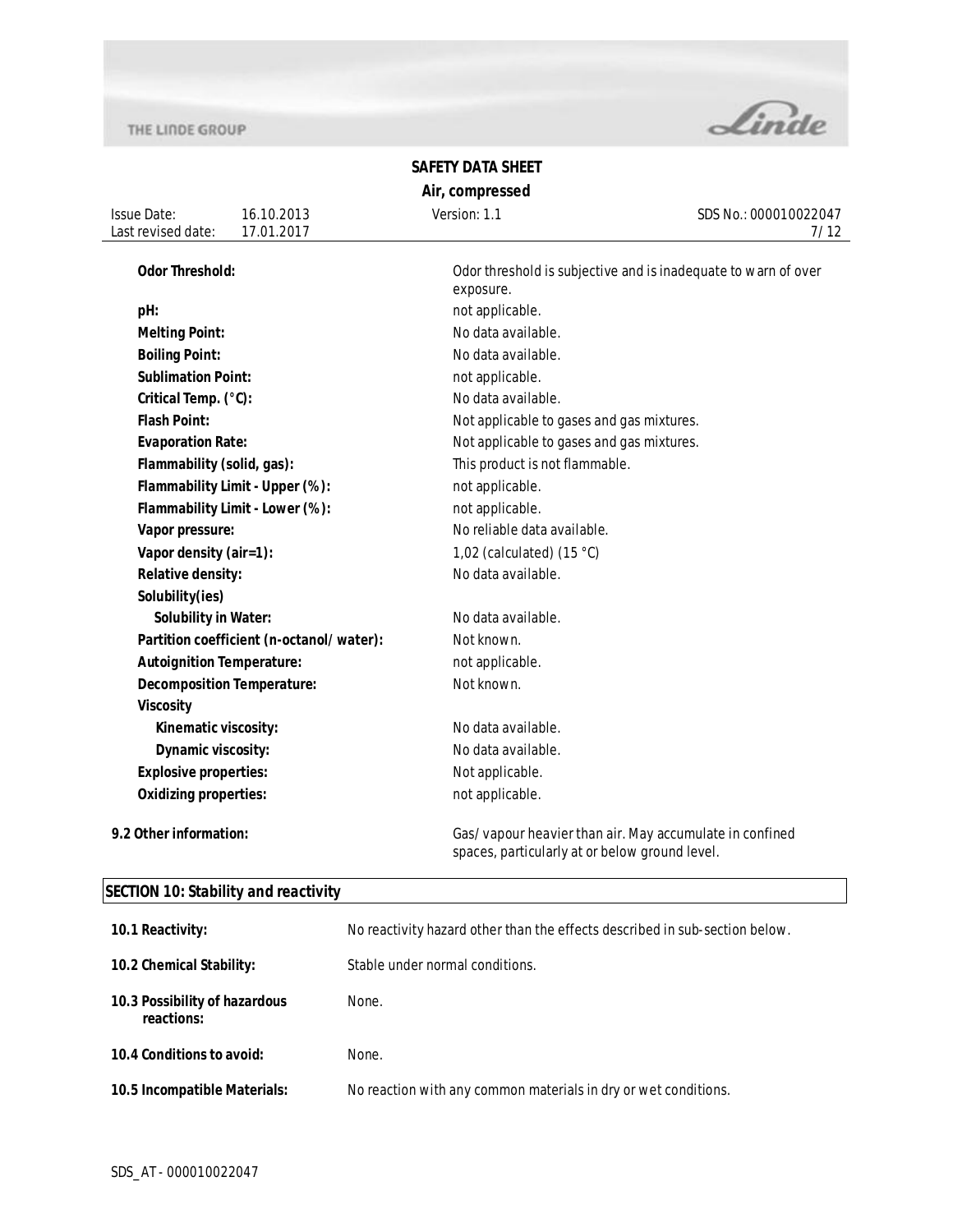

# **SAFETY DATA SHEET**

**Air, compressed**

| <b>Issue Date:</b><br>Last revised date:             | 16.10.2013<br>17.01.2017                 | Version: 1.1                                                                                                            | SDS No.: 000010022047<br>8/12 |
|------------------------------------------------------|------------------------------------------|-------------------------------------------------------------------------------------------------------------------------|-------------------------------|
| 10.6 Hazardous Decomposition<br><b>Products:</b>     |                                          | Under normal conditions of storage and use, hazardous decomposition products<br>should not be produced.                 |                               |
| <b>SECTION 11: Toxicological information</b>         |                                          |                                                                                                                         |                               |
| <b>General information:</b>                          |                                          | None.                                                                                                                   |                               |
| 11.1 Information on toxicological effects            |                                          |                                                                                                                         |                               |
| <b>Acute toxicity - Oral</b><br><b>Product</b>       |                                          | Based on available data, the classification criteria are not met.                                                       |                               |
| <b>Acute toxicity - Dermal</b><br>Product            |                                          | Based on available data, the classification criteria are not met.                                                       |                               |
| <b>Acute toxicity - Inhalation</b><br><b>Product</b> |                                          | Based on available data, the classification criteria are not met.                                                       |                               |
| <b>Skin Corrosion/Irritation</b><br><b>Product</b>   |                                          | Based on available data, the classification criteria are not met.                                                       |                               |
| Product                                              | Serious Eye Damage/Eye Irritation        | Based on available data, the classification criteria are not met.                                                       |                               |
| Product                                              | <b>Respiratory or Skin Sensitization</b> | Based on available data, the classification criteria are not met.                                                       |                               |
| <b>Germ Cell Mutagenicity</b><br><b>Product</b>      |                                          | Based on available data, the classification criteria are not met.                                                       |                               |
| Carcinogenicity<br>Product                           |                                          | Based on available data, the classification criteria are not met.                                                       |                               |
| <b>Reproductive toxicity</b><br>Product              |                                          | Based on available data, the classification criteria are not met.                                                       |                               |
| <b>Product</b>                                       |                                          | Specific Target Organ Toxicity - Single Exposure<br>Based on available data, the classification criteria are not met.   |                               |
| <b>Product</b>                                       |                                          | Specific Target Organ Toxicity - Repeated Exposure<br>Based on available data, the classification criteria are not met. |                               |
| <b>Aspiration Hazard</b><br><b>Product</b>           |                                          | Not applicable to gases and gas mixtures                                                                                |                               |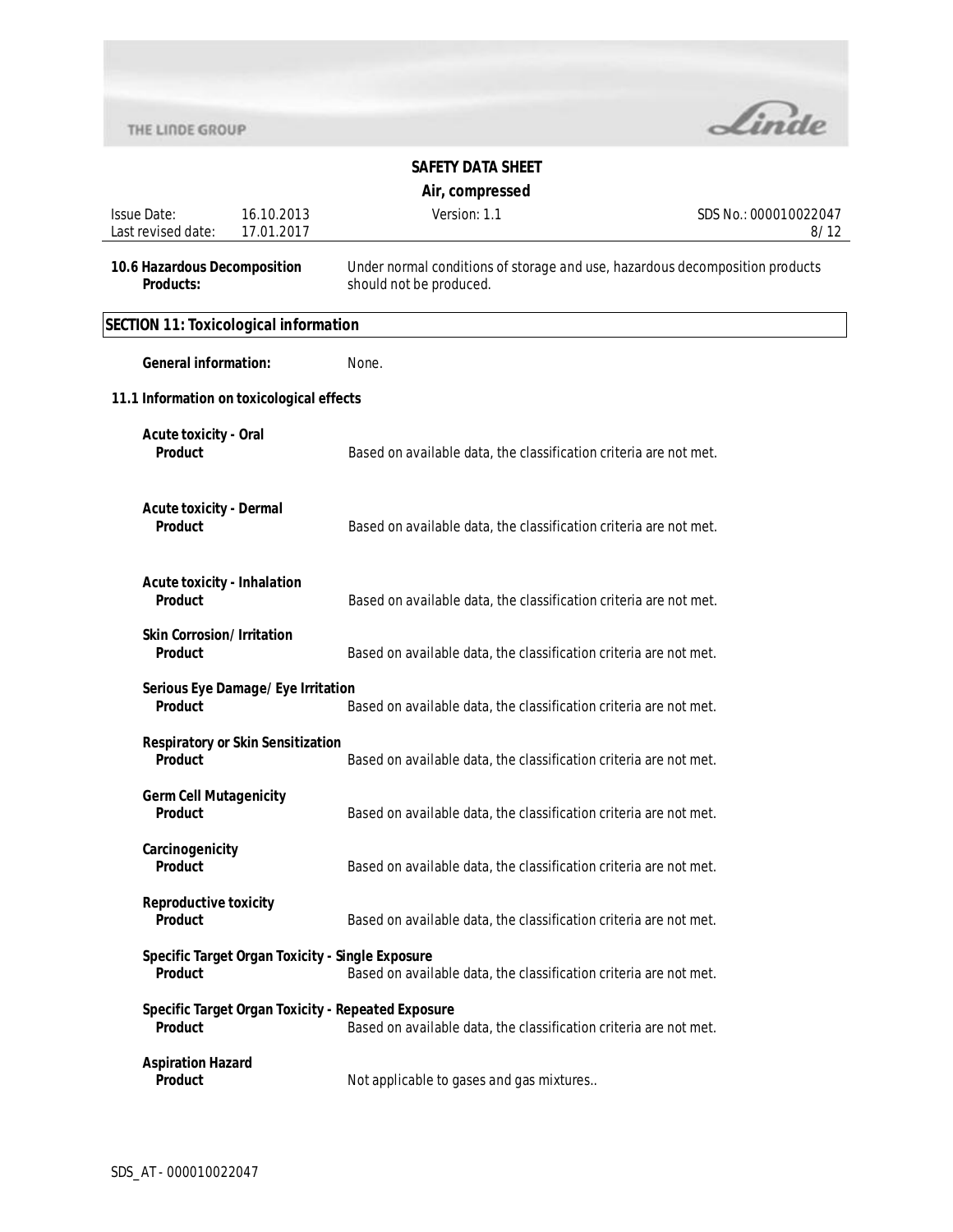Issue Date: Last revised date:



# **SAFETY DATA SHEET**

**Air, compressed**

Version: 1.1 SDS No.: 000010022047 9/12

#### **SECTION 12: Ecological information**

16.10.2013 17.01.2017

| 12.1 Toxicity                                                |                                                                                                                     |
|--------------------------------------------------------------|---------------------------------------------------------------------------------------------------------------------|
| <b>Acute toxicity</b><br><b>Product</b>                      | No ecological damage caused by this product.                                                                        |
| 12.2 Persistence and Degradability<br><b>Product</b>         | Not applicable to gases and gas mixtures                                                                            |
| 12.3 Bioaccumulative Potential<br><b>Product</b>             | The product is expected to biodegrade and is not expected to persist for long<br>periods in an aquatic environment. |
| 12.4 Mobility in Soil<br><b>Product</b>                      | Because of its high volatility, the product is unlikely to cause ground or water<br>pollution.                      |
| 12.5 Results of PBT and vPvB<br>assessment<br><b>Product</b> | Not classified as PBT or vPvB.                                                                                      |
| 12.6 Other Adverse Effects:                                  | No ecological damage caused by this product.                                                                        |

# **SECTION 13: Disposal considerations**

### **13.1 Waste treatment methods**

| <b>General information:</b>               | Vent to atmosphere in a well ventilated place. |                                                                        |
|-------------------------------------------|------------------------------------------------|------------------------------------------------------------------------|
| Disposal methods:                         | Dispose of container via supplier only.        |                                                                        |
| <b>European Waste Codes</b><br>Container: | 160505:                                        | Gases in pressure containers other than those mentioned in 1605<br>04. |

# **SECTION 14: Transport information**

| <b>ADR</b>                      |                 |
|---------------------------------|-----------------|
| 14.1 UN Number:                 | UN 1002         |
| 14.2 UN Proper Shipping Name:   | AIR. COMPRESSED |
| 14.3 Transport Hazard Class(es) |                 |
| Class:                          | $\mathcal{P}$   |
| $Label(s)$ :                    | 2.2             |
| Hazard No. (ADR):               | 20              |
| Tunnel restriction code:        | (E)             |
| 14.4 Packing Group:             |                 |
| 14.5 Environmental hazards:     | not applicable  |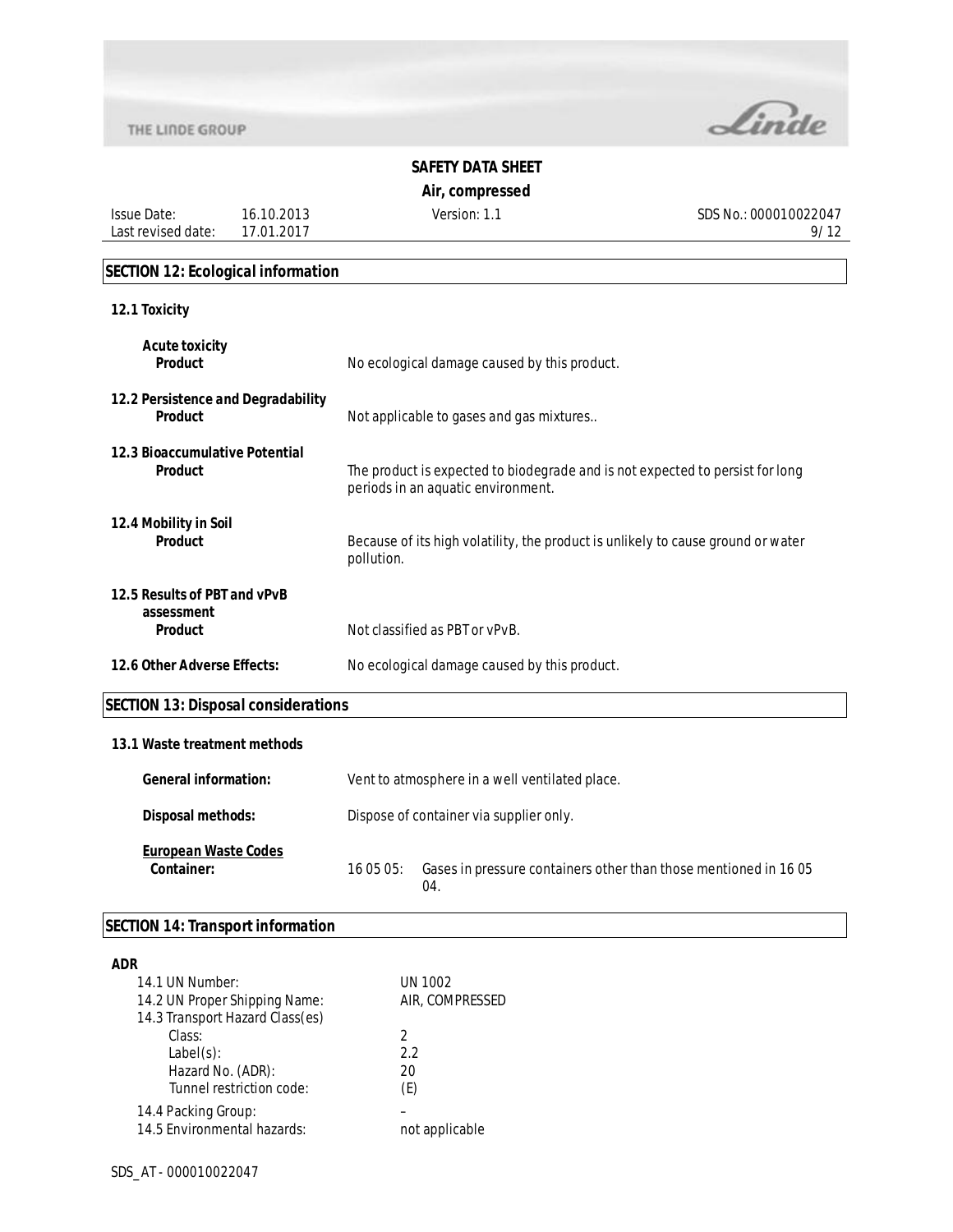

10/12

# **SAFETY DATA SHEET**

**Air, compressed**

Issue Date: Last revised date: 16.10.2013 17.01.2017 Version: 1.1 SDS No.: 000010022047 14.6 Special precautions for user: – **RID** 14.1 UN Number: UN 1002<br>14.2 UN Proper Shipping Name AIR, COMPRESSED 14.2 UN Proper Shipping Name 14.3 Transport Hazard Class(es)

| T4.5 Trafisport Hazaru Grass(es)   |                 |
|------------------------------------|-----------------|
| Class:                             | 2               |
| $Label(s)$ :                       | 2.2             |
| 14.4 Packing Group:                |                 |
| 14.5 Environmental hazards:        | not applicable  |
| 14.6 Special precautions for user: |                 |
| <b>IMDG</b>                        |                 |
| 14.1 UN Number:                    | <b>UN 1002</b>  |
| 14.2 UN Proper Shipping Name:      | AIR, COMPRESSED |
| 14.3 Transport Hazard Class(es)    |                 |
| Class:                             | 2.2             |
| $Label(s)$ :                       | 2.2             |
| EmS No.:                           | $F-C, S-V$      |
| 14.3 Packing Group:                |                 |
| 14.5 Environmental hazards:        | not applicable  |
| 14.6 Special precautions for user: |                 |
| IATA                               |                 |
| 14.1 UN Number:                    | <b>UN 1002</b>  |
| 14.2 Proper Shipping Name:         | Air, compressed |
| 14.3 Transport Hazard Class(es):   |                 |
| Class:                             | 2.2             |
| $Label(s)$ :                       | 2.2             |
| 14.4 Packing Group:                |                 |
| 14.5 Environmental hazards:        | not applicable  |
| 14.6 Special precautions for user: |                 |
| Other information                  |                 |
| Passenger and cargo aircraft:      | Allowed.        |
| Cargo aircraft only:               | Allowed.        |

### **14.7 Transport in bulk according to Annex II of MARPOL73/78 and the IBC Code**: not applicable

**Additional identification:** Avoid transport on vehicles where the load space is not separated from the driver's compartment. Ensure vehicle driver is aware of the potential hazards of the load and knows what to do in the event of an accident or an emergency. Before transporting product containers ensure that they are firmly secured. Ensure that the container valve is closed and not leaking. Container valve guards or caps should be in place. Ensure adequate air ventilation.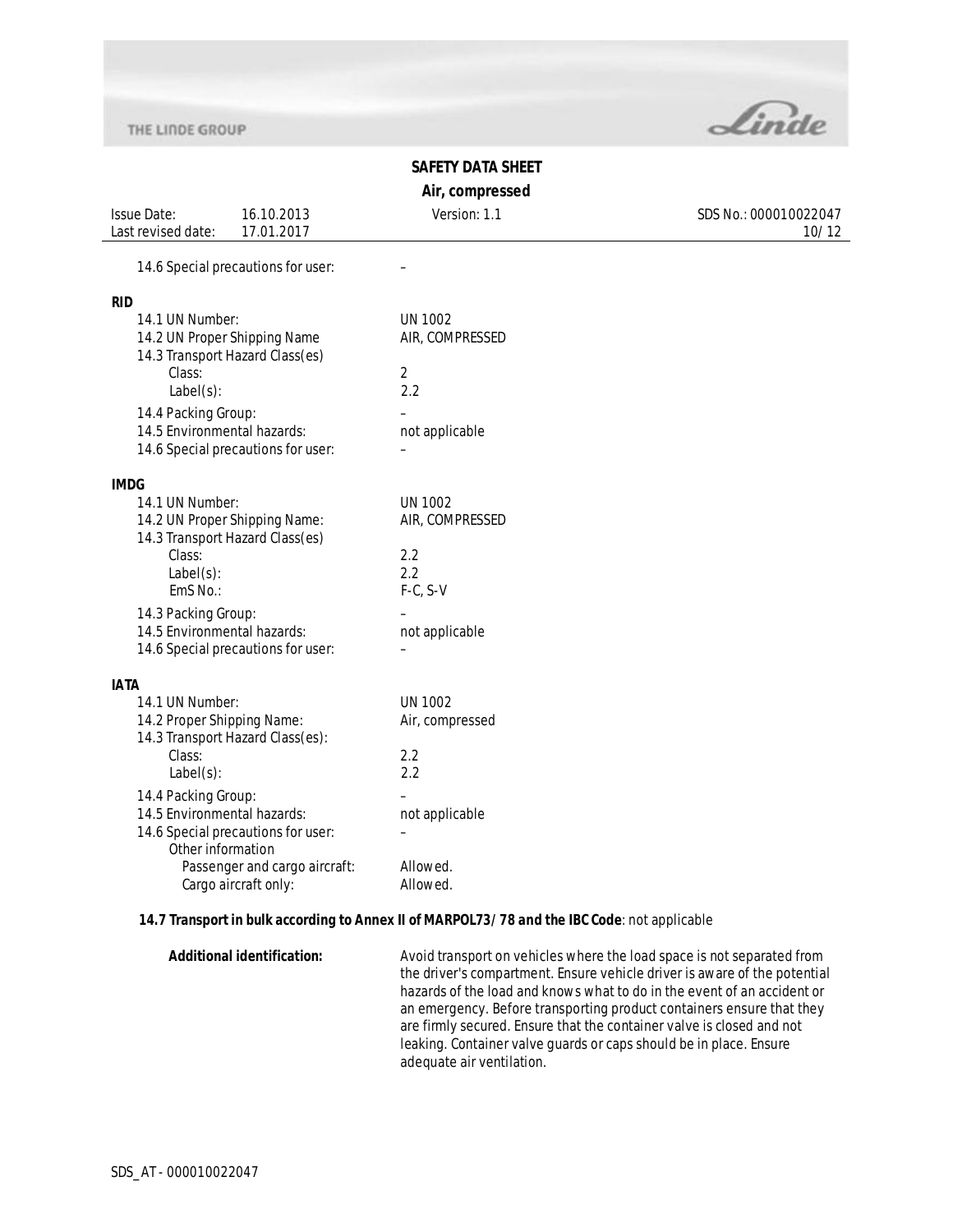Issue Date: Last revised date:



### **SAFETY DATA SHEET**

**Air, compressed**

Version: 1.1 SDS No.: 000010022047 11/12

#### **SECTION 15: Regulatory information**

16.10.2013 17.01.2017

**15.1 Safety, health and environmental regulations/legislation specific for the substance or mixture:**

#### **EU Regulations**

**Directive 96/82/EC (Seveso III): on the control of major accident hazards involving dangerous substances:** 

| <b>Chemical name</b> | CAS-No.   | Concentration |
|----------------------|-----------|---------------|
| Oxygen               | 7782-44-7 | $20 - 30\%$   |

#### **Directive 98/24/EC on the protection of workers from the risks related to chemical agents at work:**

| <b>Chemical name</b> | CAS-No.         | Concentration |
|----------------------|-----------------|---------------|
| Oxygen               | $7782 - 44 - 7$ | $20 - 30\%$   |

#### **National Regulations**

Council Directive 89/391/EEC on the introduction of measures to encourage improvements in the safety and health of workers at work Directive 89/686/EEC on personal protective equipment Only products that comply with the food regulations (EC) No. 1333/2008 and (EU) No. 231/2012 and are labelled as such may be used as food additives. This Safety Data Sheet has been produced to comply with Regulation (EU) 453/2010. **15.2 Chemical safety assessment:** No Chemical Safety Assessment has been carried out. **SECTION 16: Other information Revision Information:** Not relevant.